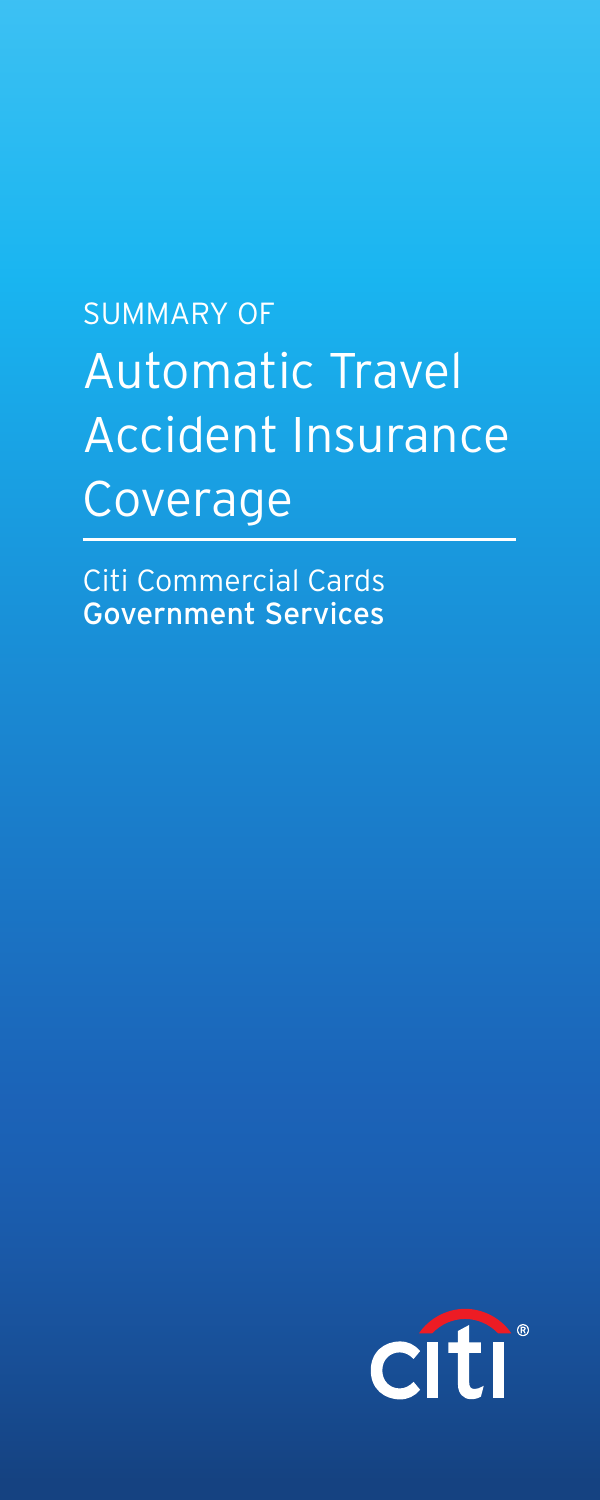For CITI® Travel Card and CITI® One Card for U.S. Government Employees

*Please contact CITI Customer Service Center at 1-800-200-7056 for information regarding the maximum Benefit amount that applies to your account*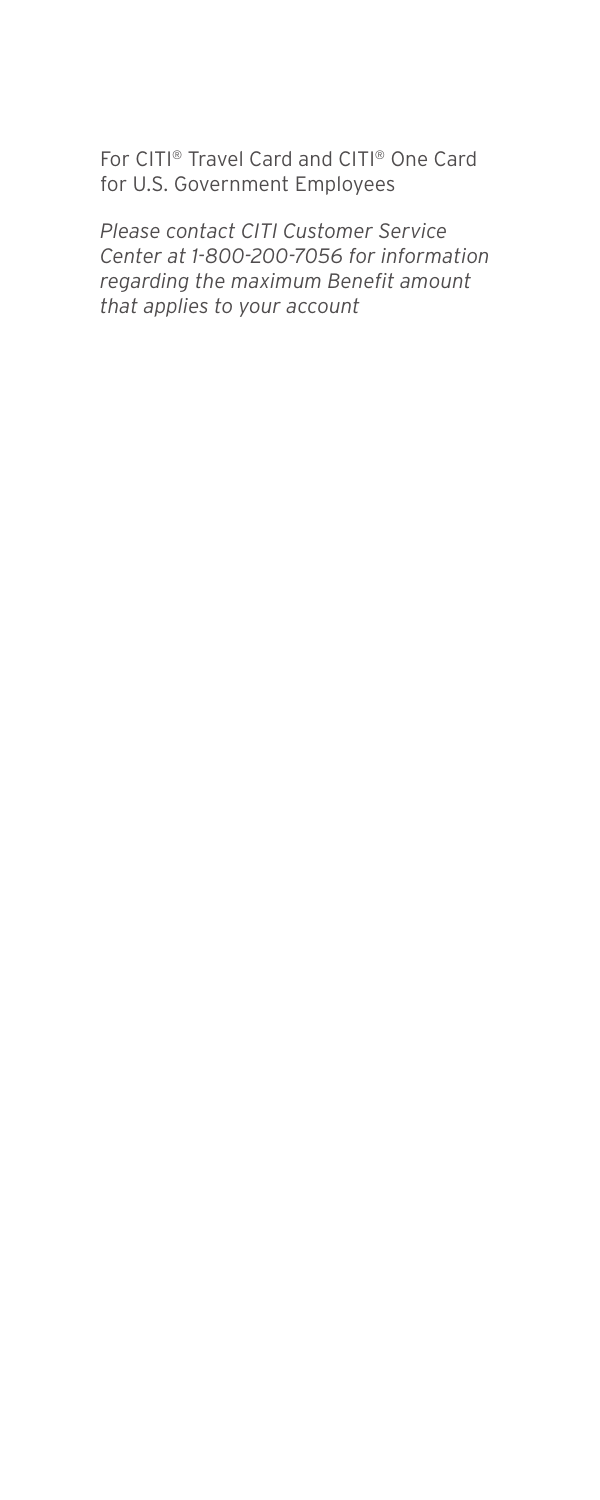### **The Program**

As a CITI Travel Card or CITI One Card government account holder ("Insured"), you, your spouse, your dependent children\*, and any authorized user\*\* ("Insured Person(s)") whose fare has been purchased with a covered account, will be automatically insured against an accidental Injury that is the sole cause of Loss of life, limb, sight, speech or hearing while riding as a passenger in, entering or exiting any licensed Common Carrier, provided the entire cost of the passenger fare(s), less redeemable certificates, vouchers, coupons or third party frequent flyer mileage, has been charged to your CITI Travel Card or CITI One Card account. If the entire cost of the Common Carrier passenger fare is charged to your CITI Travel Card or CITI One Card account coverage is provided: 1) while at the station, terminal or airport immediately preceding departure of the Common Carrier; 2) while riding as a passenger in, entering or exiting any Common Carrier; 3) while at the station, terminal or airport of your destination immediately following arrival of the Common Carrier; and 4) while riding as a passenger in or on including getting in or out of any Public Conveyance. In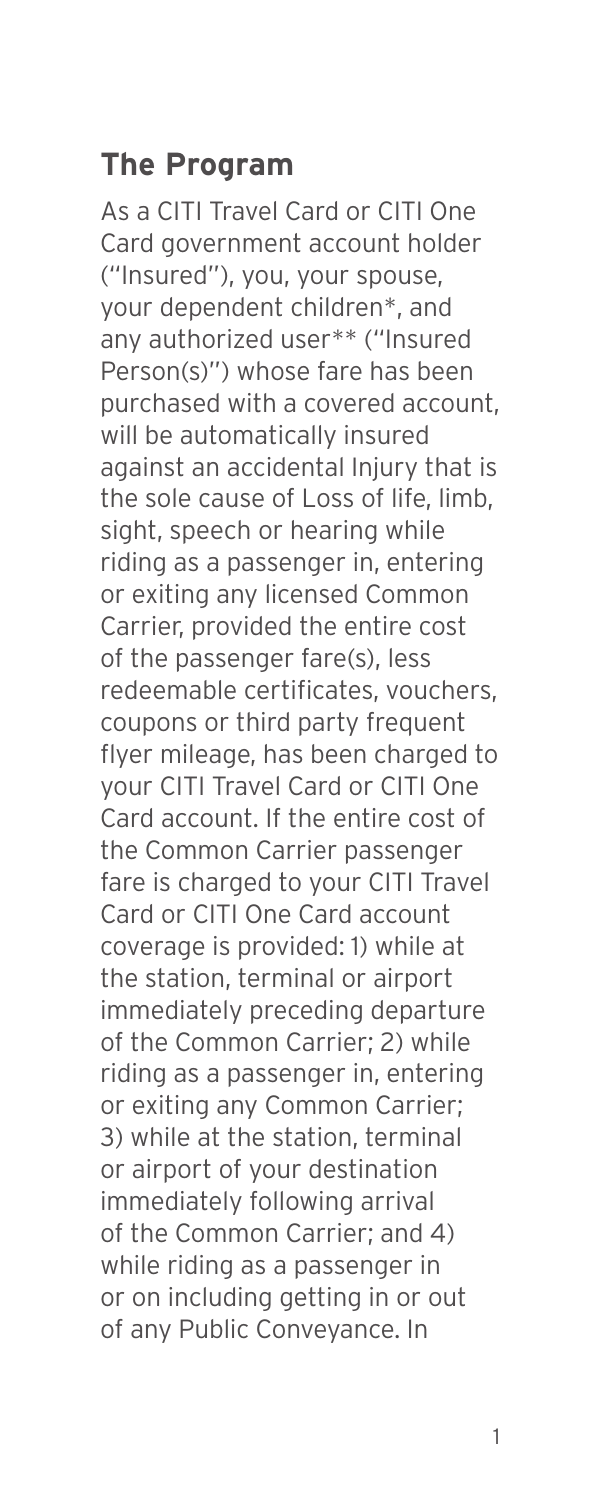addition, if the entire cost of the fare has been charged to your account prior to your departure for the station, terminal or airport, coverage is also provided while riding as a passenger in, entering or exiting any Public Conveyance. "Public Conveyance" means any land only Common Carrier, including taxi, bus, train or airport limousine, but not including courtesy transportation provided without a specific charge.

Coverage ends on the following: 1) when you alight from the Public conveyance after leaving from the station, terminal or airport immediately after arrival on the Common Carrier if you travel from the station, terminal or airport on a Public Conveyance; or 2) when you leave from the station, terminal or airport immediately after arrival on the Common Carrier if you travel from the station, terminal or airport by means other than a Public Conveyance.

"Common Carrier" means any land, water or scheduled air carrier conveyance operated under license for the transportation of passengers for hire for which a ticket is charged to your CITI Travel Card or CITI One Card account. Common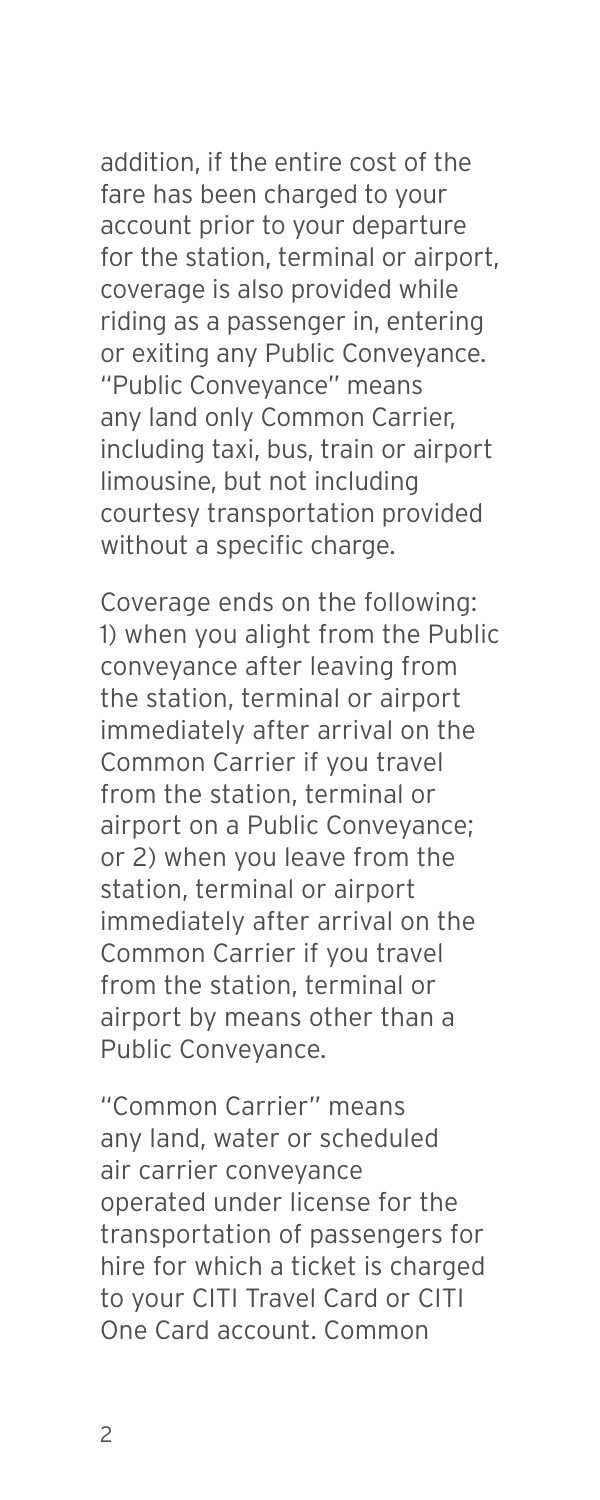Carrier does not include any such conveyance that is hired or used for a sport or gamesmanship. contest, sightseeing, observatory and/or recreational activity, regardless of whether such conveyance is licensed.

## **Eligibility**

This travel insurance program is provided to CITI Travel Card or CITI One Card accountholders of Citibank, N.A. automatically when the entire cost of the Common Carrier passenger fare(s) is charged to a CITI Travel Card or CITI One Card while this insurance is effective. It is not necessary for you to notify Citibank, N.A., the Program Administrator, or the Insurance Company when tickets are purchased.

## **The Cost**

This travel insurance program is provided at no additional cost to eligible CITI Travel Card or CITI One Card accountholders.

## **Beneficiary**

The Loss of Life benefit will be paid to the beneficiary designated by the Insured Person. If no such designation has been made, that benefit will be paid to the first surviving beneficiary in the following order: a) the Insured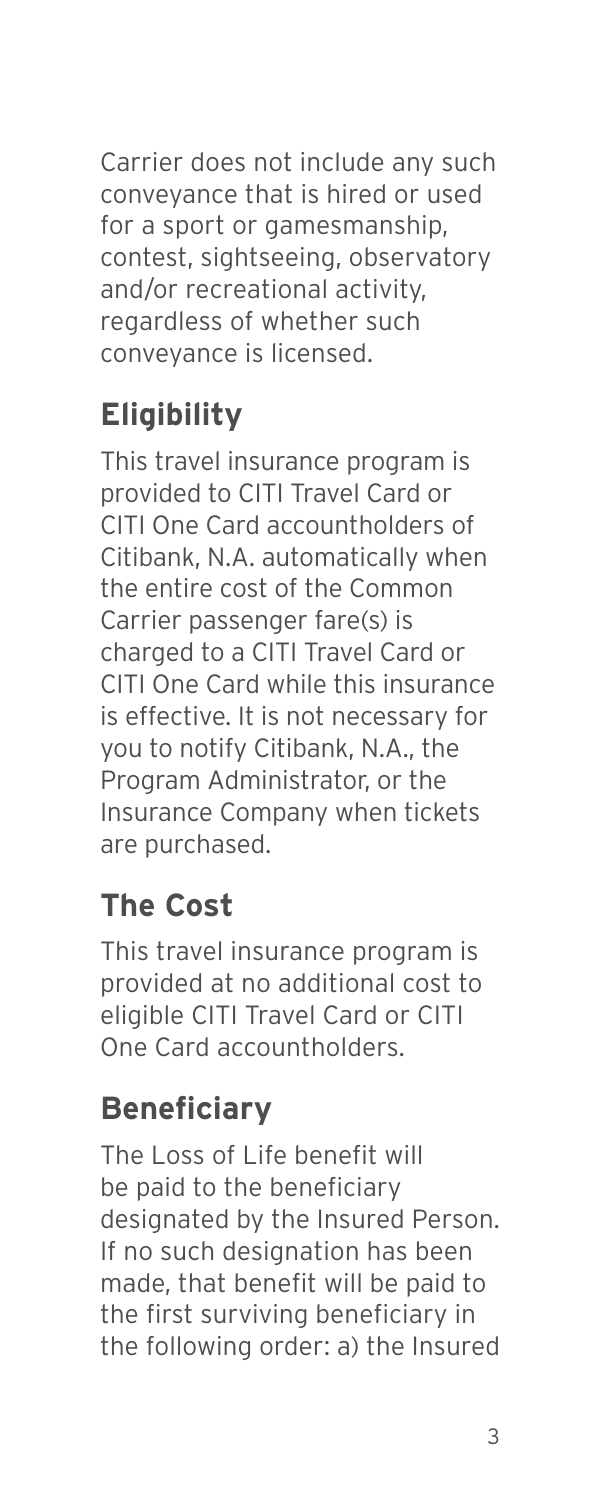Person's spouse, b) the Insured Person's children, c) the Insured Person's parents, d) the Insured Person's brothers and sisters, e) the Insured Person's estate. All other indemnities will be paid to the Insured Person. If you desire a specific beneficiary other than as designated above, notify the Program Administrator, at the address below. The beneficiary designation supersedes any previous notification you may have made.

### **The Benefits**

The full Benefit Amount is payable for accidental Injury causing Loss of: life, two limbs, or speech and hearing in both ears. A limb is a hand, foot or sight in one eye. One half of the Benefit Amount is payable for accidental Loss of one limb or speech or hearing in both ears. One quarter of the Benefit Amount is payable for the accidental Loss of the thumb and index finger of the same hand, or hearing in one ear. "Injury" means bodily injury (a) that is sustained as a direct result of an unintended, unanticipated accident that is external to the body and that occurs while the injured person's coverage under this Policy is in force, and (b) that directly (independent of sickness, disease, mental infirmity, bodily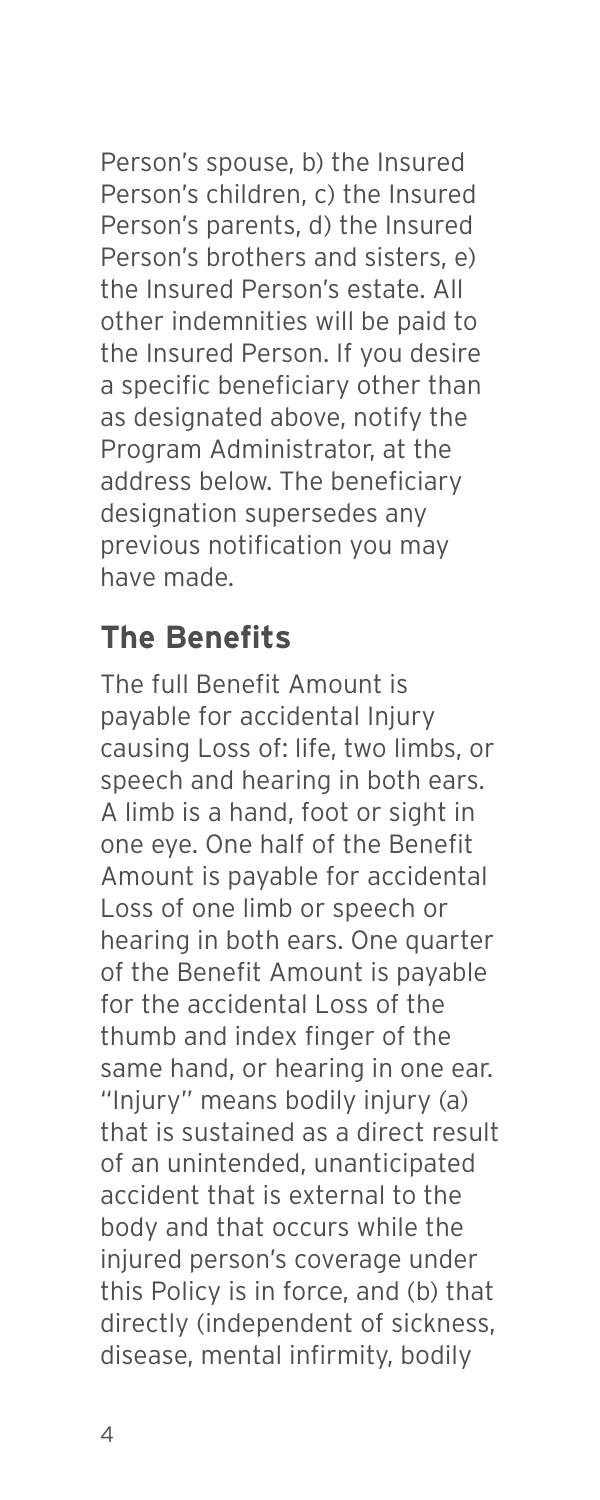infirmity or any other cause) causes a covered loss. "Loss" means, with respect to a hand, complete severance through or above the wrist joint, with respect to thumb and index finger, complete severance through or above metacarpophalangeal knuckle joints of both digits on the same hand, with respect to a foot, complete severance through or above the ankle joint, with respect to sight in one eye, total and irrecoverable loss of the entire sight in that eye, with respect to hearing in an ear, total and irrecoverable loss of the entire ability to hear in that ear, with respect to speech, total and

irrecoverable loss of the entire ability to speak. The Company will consider it a loss of hand or foot even if they are later reattached. "Benefit Amount" means the maximum amount applicable at the time the entire cost of the passenger fare is charged to a CITI Travel Card or CITI One Card account. If an Insured purchases a Common Carrier passenger fare for another accountholder, the Benefit Amount applicable to the accountholder will be the Benefit Amount applicable if he or she had purchased the Common Carrier passenger fare for himself/herself. The Loss must occur within one year of the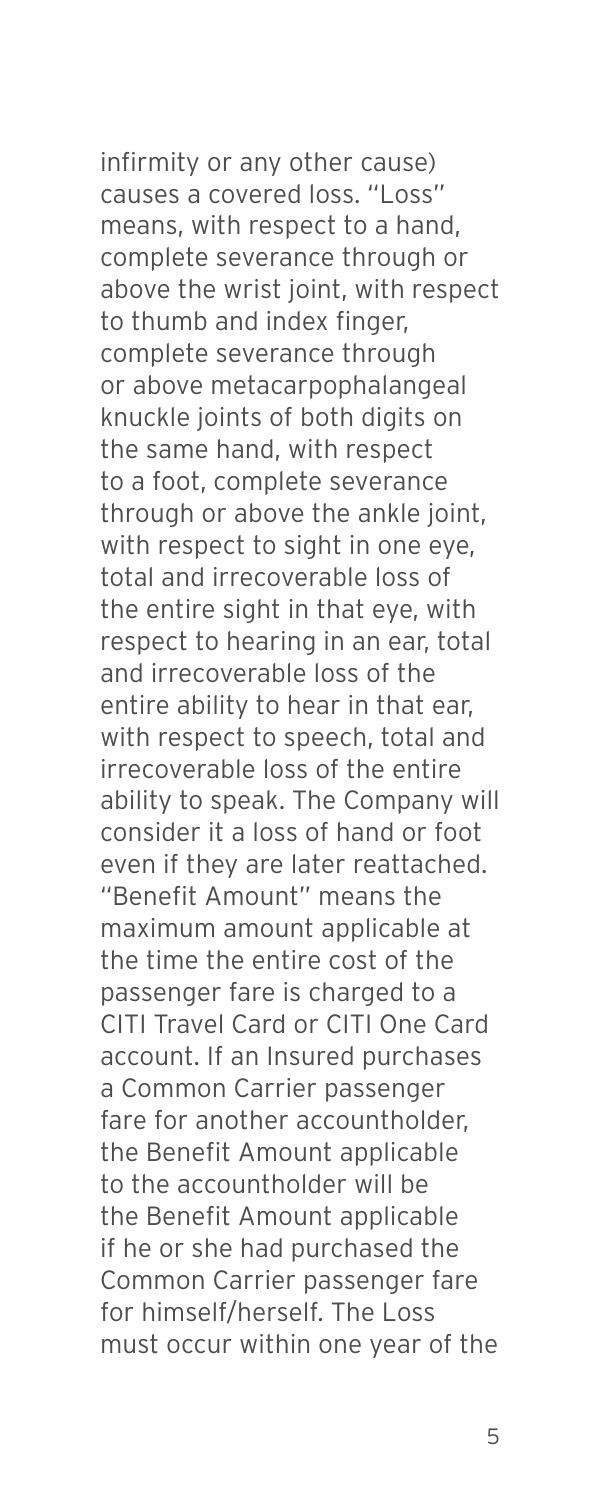accident that caused the Injury. If the Insured Person has multiple Losses as the result of one accident, the Company will pay the single largest Benefit Amount applicable to the Losses incurred. In no event will duplicate request forms or multiple charge cards obligate the Company in excess of the stated Benefit Amounts for any one Loss sustained by any one Individual Insured Person as the result of any one accident.

Furthermore, in no event shall the Benefit Amount exceed \$250,000 for an Insured Person as a result of any one accident.

## **Exclusions**

The policy does not cover loss resulting from: intentionally self-inflicted Injury, suicide or attempted suicide; war or act of war, declared or not; injury sustained while riding on any aircraft except a Civil or Public Aircraft, or Military Transport Aircraft; or Injury sustained while riding on any aircraft a) as a pilot, crew member or operator, or b) as a flight instructor or examiner.

## **Effective and Termination Date**

Your insurance under this program is effective on the later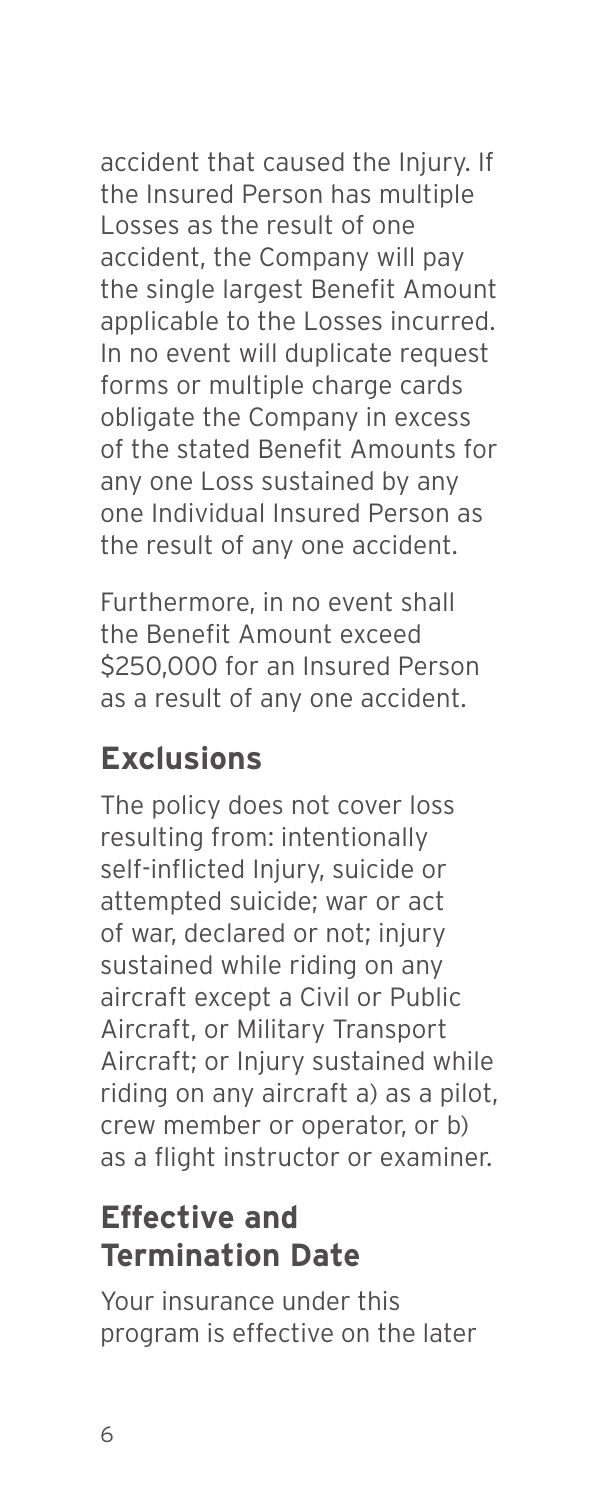of 1) December 31, 2003; or 2) the date you become an eligible person. Your insurance under this program will cease on the earliest of 1) the date the insurance policy is terminated; 2) the date your CITI Travel Card or CITI One Card account ceases to be in good standing; or 3) the date you cease to be eligible. Your spouse, dependent children and any authorized users' insurance under this program is effective on the later of: 1) the date your insurance begins; or 2) the date the person becomes eligible. Your spouse, dependent children and any authorized user's insurance ends on the earlier of: 1) the date your insurance under this program ceases; or 2) the date the person is no longer eligible.

#### **Filing Claims for Benefits**

To file a claim under this program, simply call the Program Administrator at **1-800-418-1515** or write to: Pro-Mark Professional Marketing & Insurance Services, Inc., Citibank Administrative Department – National Union Fire Insurance Company of Pittsburgh, PA. Policy SRG 9100257, 115 W California Blvd., 434 Pasadena, CA 91105. The Program Administrator will provide you with instructions and forms for filing proof of loss.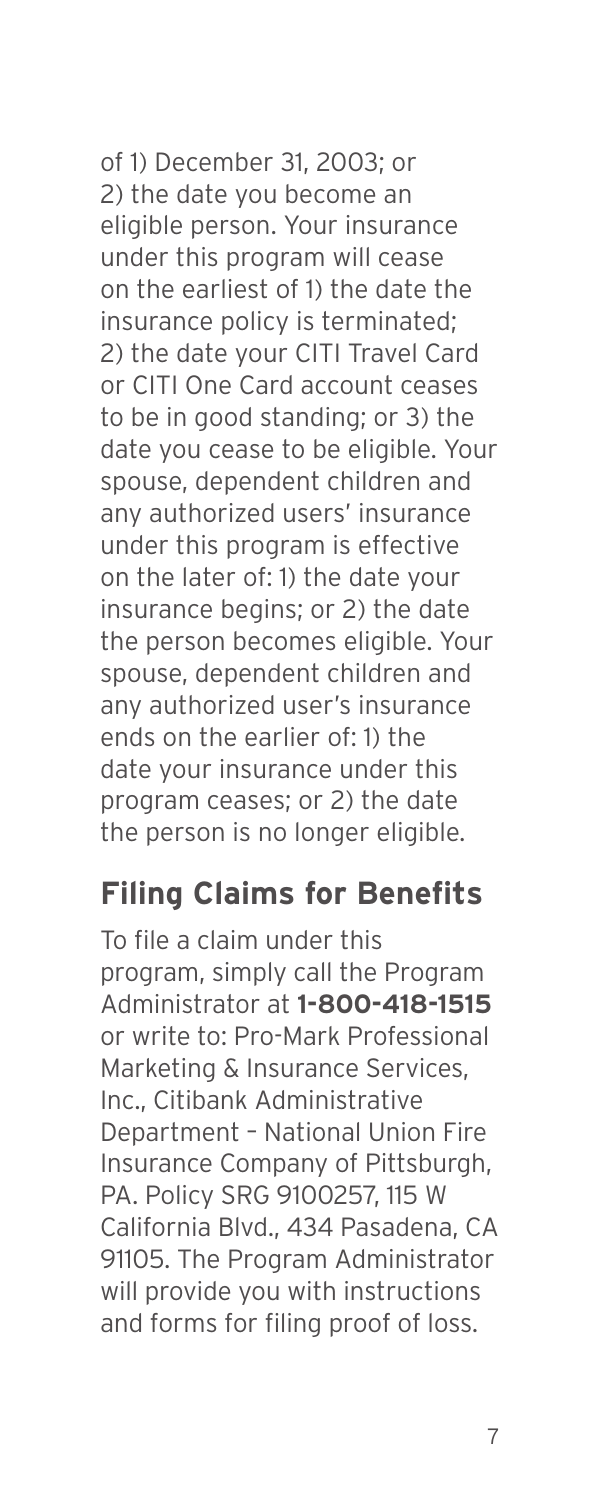#### PLEASE READ THIS DESCRIPTION OF COVERAGE AND KEEP IT IN A SAFE PLACE WITH YOUR OTHER INSURANCE DOCUMENTS. THIS DESCRIPTION OF COVERAGE IS NOT A CONTRACT OF INSURANCE BUT IS SIMPLY AN INFORMATIVE STATEMENT TO EACH ELIGIBLE ACCOUNTHOLDER OF THE PRINCIPAL PROVISIONS OF THE INSURANCE, COMPLETE PROVISIONS PERTAINING TO THIS PROGRAM OF INSURANCE ARE CONTAINED IN POLICY NUMBER SRG 9100257 ISSUED AND UNDERWRITTEN BY NATIONAL UNION FIRE INSURANCE COMPANY OF PITTSBURGH, PA. (THE 'COMPANY'), WITH OFFICES IN NEW YORK, NY. IF A CONFLICT EXISTS BETWEEN A STATEMENT IN THIS DESCRIPTION OF COVERAGE AND ANY PROVISIONS OF THE POLICY, THE POLICY WILL GOVERN.

SHOULD YOU HAVE ANY QUESTIONS REGARDING THIS COMMON CARRIER TRAVEL ACCIDENT INSURANCE PROGRAM, CALL TOLL FREE 1-800-418-1515, MONDAY THROUGH FRIDAY, 9:00AM-5:00PM, EASTERN TIME.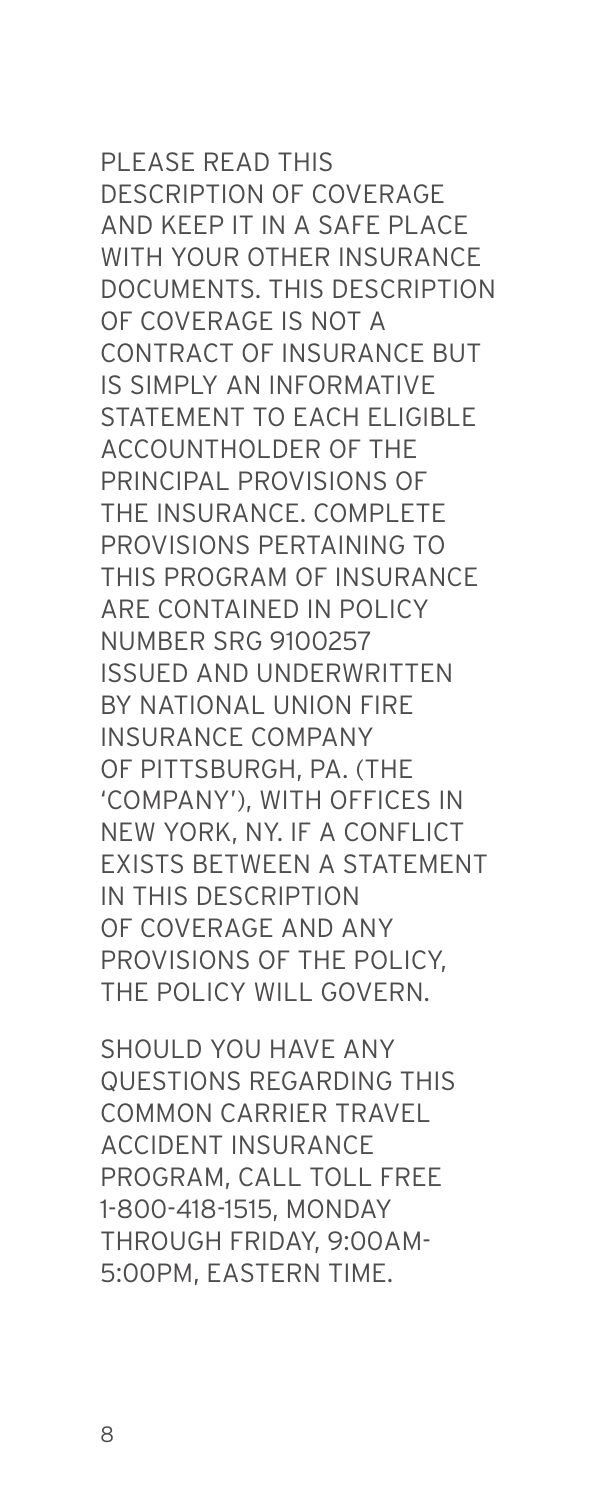\* Dependent Child(ren) means children who are primarily dependent on the Insured for maintenance and support and who are under the age of 19 and reside with the Insured, beyond the age of 19 whom are permanently mentally or physically challenged and incapable of self support, or up to age 25 if classified as a full-time student at an institution of higher learning. The age restriction does not apply to a child who: 1) otherwise meets the definition of children; 2) is incapable of self-sustaining employment by reason of mental or physical incapacity.

\*\* Authorized User means any noncardholder traveling whose Common Carrier passenger fare is authorized and charged to the Citibank Travel Card or Citibank One Card account for U.S. Government Employees.